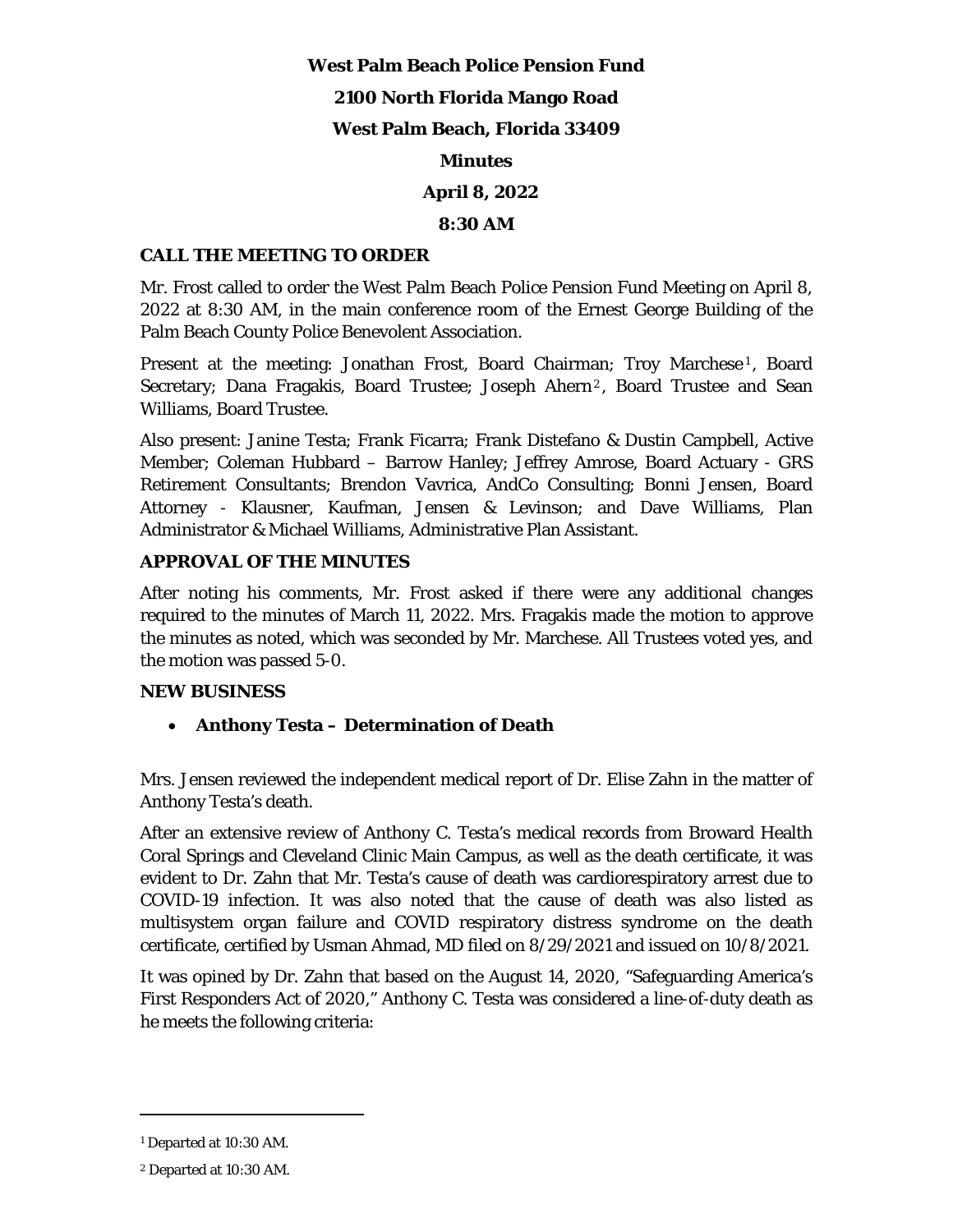# **April 8, 2022**

# **Page 2 of 7**

a. No other competent medical evidence exists to suggest that Anthony C. Testa death was directly and proximately caused by something other than COVID-19. This is clear in the medical description provided above;

b. Anthony C. Testa was engaged in a line-of-duty action or activity between January 1, 2020, and December 31, 2021;

c. Based on the detailed sequence of events detailed above it is clear that Anthony C. Testa received a diagnosis of COVID-19 during the 45 day period beginning on his last day of duty.

d. The evidence indicates that Anthony C. Testa died as a result of complications of COVID-19.

Mrs. Jensen outlined that the "Safeguarding America's First Responders Act of 2020" (the "Act") provides presumptive line-of-duty death and disability benefits to qualifying police officers and firefighters. For the purpose of death and disability benefits, the Act creates a general presumption that a public safety officer who dies from COVID-19 or related complications sustains a personal injury in the line-of-duty as long as no other medical evidence exists to suggest the officer's death was directly and proximately caused by something other than COVID-19. Under the Act, a public safety officer must meet the following three criteria for a line-of-duty death benefit:

The public safety officer was engaged in a line-of-duty action or activity during the period beginning on January 1, 2020, and the earlier of the date on which the COVID-19 public health emergency declared by the Secretary of Health and Human Services expires and December 31, 2023;

The public safety officer received a diagnosis of COVID-19 (or evidence indicates that the officer had COVID-19) during the 45-day period beginning on his last day of duty; and

Evidence indicates that the public safety officer had COVID-19 (or complications therefrom) at the time of his death.

Based on the totality of circumstances a determination of line-of-duty would be reasonable and prudent.

After considering the independent medical report and the law applicable to the case, Mr. Marchese made a motion to grant line-of-duty death benefit<sup>3</sup>; that Officer Testa was engaged in a line-of-duty activity during the required time period, he received a diagnosis of COVID-19 within 45 days of his last day on duty, and the evidence indicates he died as a result of complications of COVID-19. Additionally, that no other competent evidence exists to suggest Officer Testa's death was the direct and proximate cause by something other than COVID-19. The foregoing motion was seconded by Mr. Ahern. All Trustees voted yes, and the motion was passed 5-0. A formal order will follow.

On behalf of the Board, Mr. Frost provided his heartfelt sympathy to the Testa Family.

Mrs. Fragakis asked if she could assist Mrs. Testa in establishing a legal guardianship pro bono. Mrs. Jensen advised that she would research the question and respond.

<sup>3</sup> Applicable to the widow & child of Officer Testa.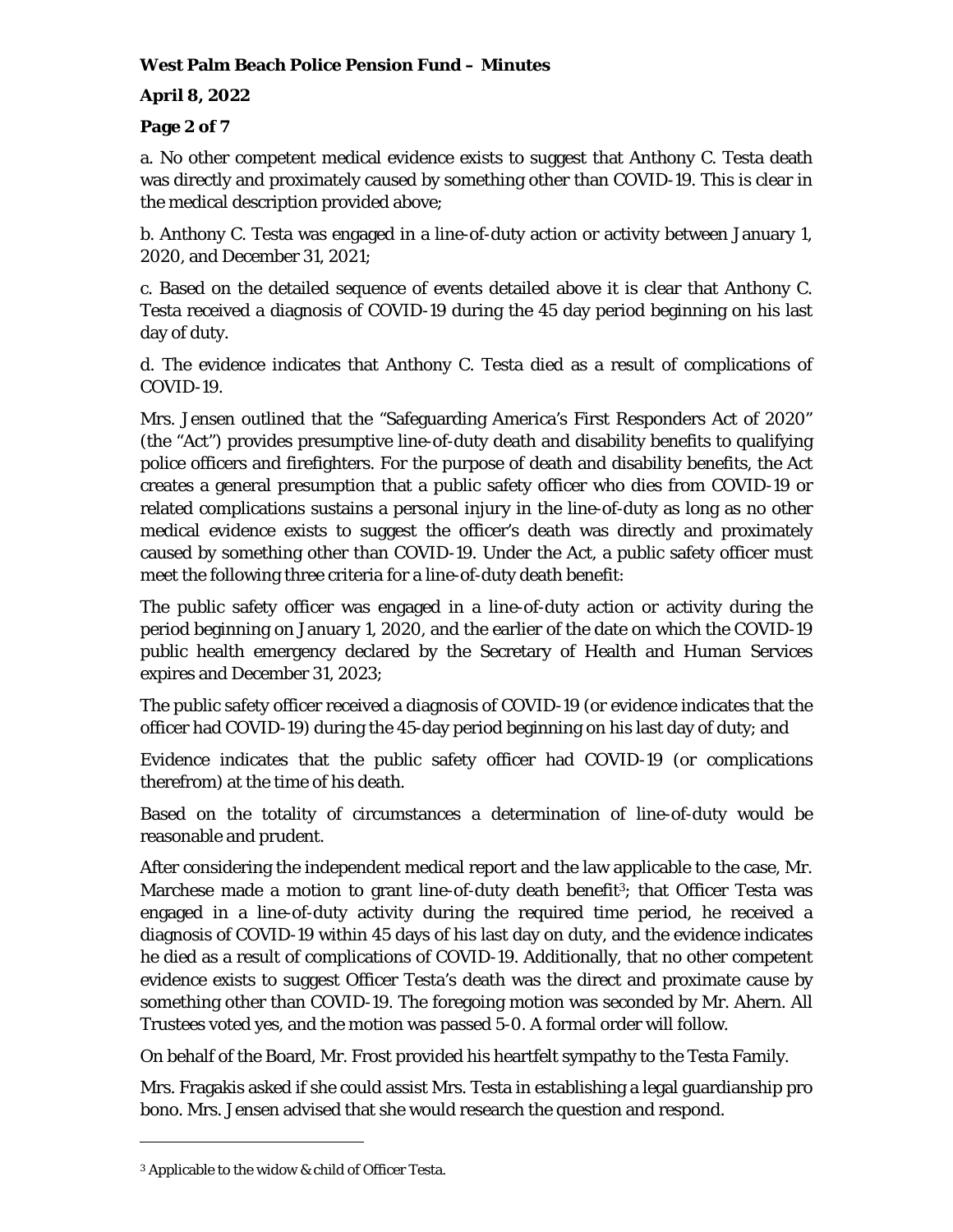**April 8, 2022** 

**Page 3 of 7** 

## **OLD BUSINESS**

### **ACTUARIAL VALUATION PRESENTATION – SEPTEMBER 30, 2021**

Matter Tabled to May 13, 2022 Meeting.

## **• SUPPLEMENTAL DISTRIBUTION4**

As requested by the Board of Trustees, Mr. Amrose presented information regarding a potential fresh start of assets and payment of a Supplemental Pension Distribution in connection with the 9/30/2021 Actuarial Valuation.

#### 1. Required City Contribution and Funded Status

|                                                    |                         | 9/30/2021 Valuation Report |                                     |
|----------------------------------------------------|-------------------------|----------------------------|-------------------------------------|
|                                                    |                         |                            | Fresh Start,                        |
|                                                    | 9/30/2020               |                            | <b>SPD Payment and</b>              |
|                                                    | <b>Valuation Report</b> | Baseline <sup>1</sup>      | \$15.5 Million Reserve <sup>2</sup> |
| <b>Expected Payroll</b>                            | 24,775,673              | 24,649,746                 | 24,649,746                          |
| <b>Normal Cost</b>                                 | 17.44%                  | 19.45%                     | 19.45%                              |
| <b>Amortization of UAL</b>                         | 4.94%                   | 2.99%                      | 2.99%                               |
| <b>Total Required City Contribution (RCC):</b>     |                         |                            |                                     |
| % of Payroll                                       | 22.38%                  | 22.44%                     | 22.44%                              |
| <b>Dollar Amount</b>                               | 5,544,797               | 5,531,404                  | 5,531,404                           |
| Market Value of Assets (MVA)                       | 400,055,406             | 485,338,602                | 485,338,602                         |
| <b>Preliminary Actuarial Value of Assets (AVA)</b> | 410,350,311             | 444,687,802                | 444,687,802                         |
| Write-up of assets due to fresh start              | 0                       | 0                          | 40,650,800                          |
| Payment of Supplemental Pension Distribution (SPD) | 0                       | 0                          | (19,516,400)                        |
| <b>Contribution Stabilization Reserve</b>          | 0                       | 0                          | (15,500,000)                        |
| <b>Final AVA</b>                                   | 410,350,311             | 444,687,802                | 450,322,202                         |
| <b>Accrued Liability (AL)</b>                      | 427,593,037             | 458,474,832                | 458,474,832                         |
| Unfunded Accrued Liability (UAL)                   | 17,242,726              | 13,787,030                 | 8,152,630                           |
| <b>Funded Ratio</b>                                | 96.0%                   | 97.0%                      | 98.2%                               |
| <b>Cushion to Offset Future Adverse Experience</b> | 0                       | 40,650,800                 | 15,500,000                          |

 $1$  Lower the investment return assumption from 7.25% to 7.00%

<sup>2</sup> Based on a 30 year amortization period for the fresh start, 20 year amortization period for the SPD payment, and a 10 year amortization period for the establishment of the contribution reserve and thereafter a combine and offset of all amortization bases using a 17 year amortization period. These amortization periods and methods would need to be reviewed before considered final.

## Eligibility for Supplemental Pension Distribution (SPD):

a) The supplemental pension distribution amount shall not exceed accumulated net actuarial experience from all pension liabilities and assets.

b) If the net actuarial experience is favorable, cumulatively, commencing with the experience for the year ended September 30, 1991, after offset for all prior supplemental distributions, the supplemental distribution may be made.

<sup>4</sup> Duly noted on the official public Agenda of April 8, 2022.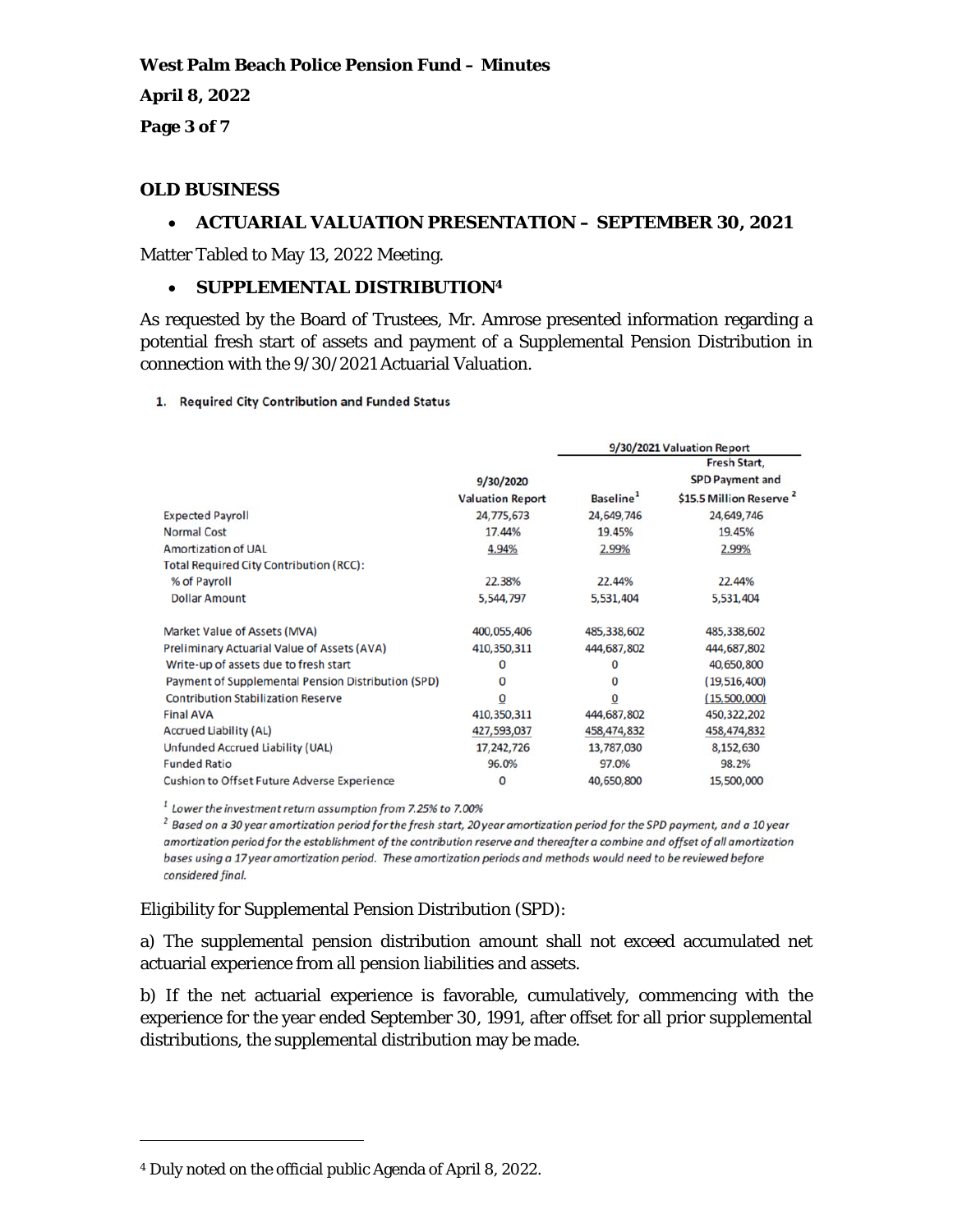### **April 8, 2022**

### **Page 4 of 7**

c) If the net actuarial experience is unfavorable, cumulatively, commencing with the experience for the year ended September 30, 1991, after offset for all prior supplemental distributions, no supplemental distribution may be made, and the city must amortize the loss until it is offset by cumulative favorable experience.

|                                                  | <b>Actuarial</b> | Prior               |                |
|--------------------------------------------------|------------------|---------------------|----------------|
|                                                  | Gain / (Loss)    | <b>SPD Payments</b> | <b>Total</b>   |
| - Unamortized Balance as of 9/30/2020            | (28, 451, 874)   | 3,397,182           | (31, 849, 056) |
| - Write Down of Existing Bases                   | 4,119,534        | 444,012             | 4,563,546      |
| - Gain / (Loss) or SPD paid During FYE 2021      | 12,320,907       | $\mathbf{0}$        | 12,320,907     |
| - Unamortized Balance as of 9/30/2021            | (12,011,433)     | 2,953,170           | (14, 964, 603) |
| - Unamortized Balance as of 9/30/2021            | (14, 964, 603)   |                     |                |
| - Deferred Investment Gains / (Losses)           | 40,650,800       |                     |                |
| - Unamortized Balance as of 9/30/2021 Reflecting |                  |                     |                |
| <b>Deferred Investment Gains</b>                 | 25,686,197       |                     |                |

#### Amount of Supplemental Pension Distribution

#### Pensioners who retired before 10/1/1999 plus those with 12.5 years of service as of 10/1/1999 who terminated employment after 10/1/1999 (13<sup>th</sup> Check):

| Liability                      | 104.294.453 |
|--------------------------------|-------------|
| Investment Return for FYE 2021 | 24.30%      |
| Return from 7% to 9%           | 2.00%       |
| <b>Preliminary SPD</b>         | \$2,085,890 |

#### Pensioners with less than 12.5 years of service as of 10/1/1999 (13<sup>th</sup> Check):

| Liability                      | 109,271,495 |
|--------------------------------|-------------|
| Investment Return for FYE 2021 | 24.30%      |
| Return from 8% to 9%           | 1.00%       |
| <b>Preliminary SPD</b>         | \$1,092,715 |

#### All Eligible Pensioners (14<sup>th</sup> Check):

| Liability                      | 213,565,948  |
|--------------------------------|--------------|
| Investment Return for FYE 2021 | 24.30%       |
| 50% of Return over 9%          | 7.65%        |
| <b>Preliminary SPD</b>         | \$16,337,795 |

| <b>Preliminary SPD</b>                             | \$19,516,400 |
|----------------------------------------------------|--------------|
| Unamortized Balance as of 9/30/2021 Reflecting     |              |
| <b>Deferred Investment Gains</b>                   | \$25,686,197 |
| <b>Final SPD Payment Reflecting Fresh Start of</b> |              |
| Assets (lesser of total SPD and Unamortized        |              |
| <b>Balance</b> )                                   | \$19,516,400 |

#### **Implications of Fresh Start**

 There is no requirement for the Board to fresh start the assets but if they do the \$40.7 million of deferred investment gains would be immediately recognized and the cumulative experience position since 10/1/1991 would change from a loss \$15.0 million to a gain of \$25.7 million. This would trigger a \$19.55 million SPD to be paid.

<sup>5</sup> A \$19.5 million SPD payment may translate into an average payment of \$70,000 per retiree.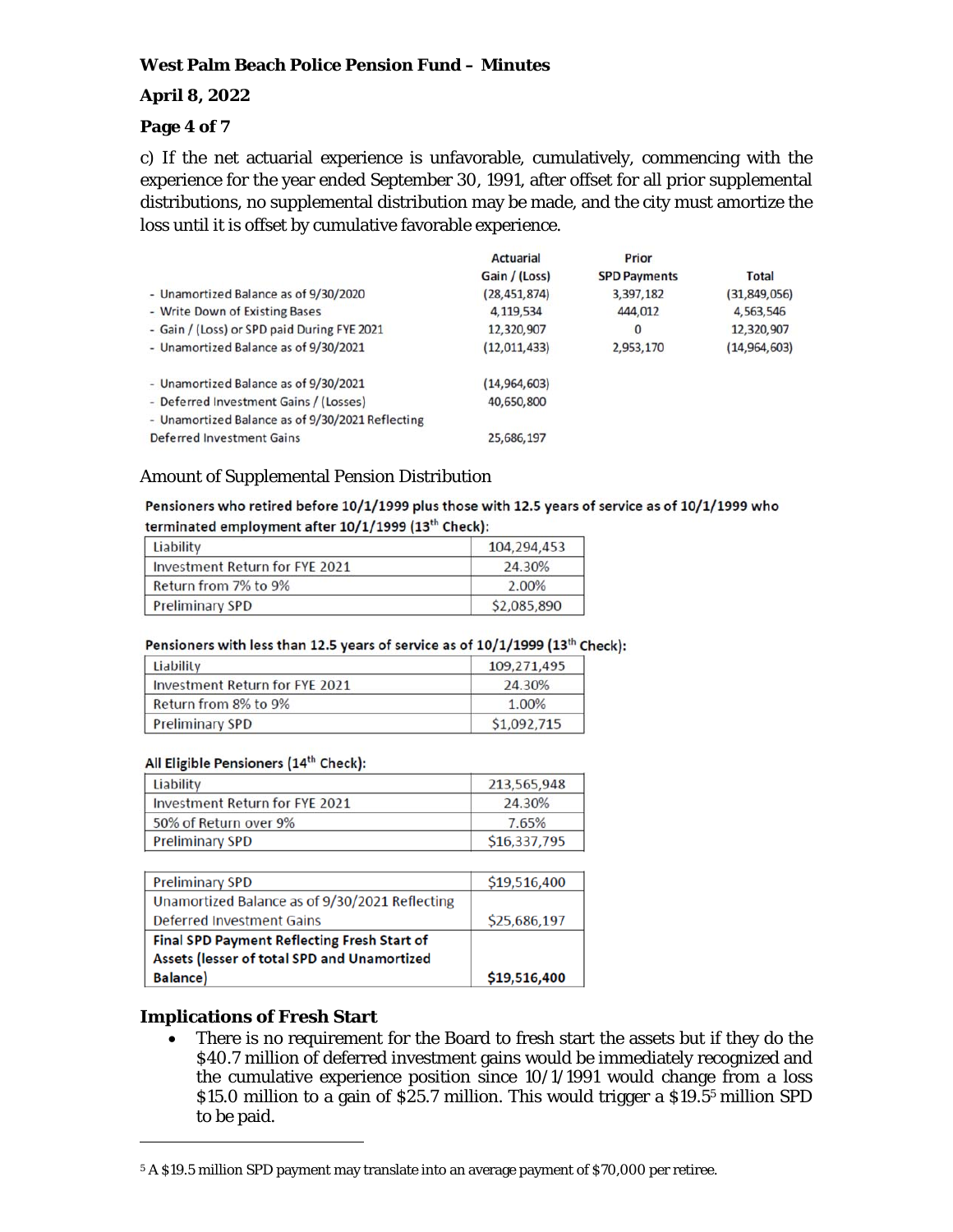## **April 8, 2022**

## **Page 5 of 7**

- The Board may elect to fresh start the assets but should consider the risk of a future market correction. If a fresh start is adopted by the Board and a market correction occurs, the RCC $<sup>6</sup>$  could increase significantly since the cushion to</sup> offset future adverse experience would be reduced.
- A fresh start of assets that results in a lower required contribution is often negatively perceived in the actuarial community and is often only considered when combined with strengthening the assumptions so that the end result is not a decrease in the RCC.
- Implementing a fresh start only when the  $MVA^7$  is higher than the  $AVA^8$  is sometimes viewed as a bias in the asset smoothing method unless it is also implemented when the MVA is lower than the AVA.
- If the Board elects a fresh start of assets, we have laid out two options that will help the plan provide a buffer against adverse experience and to avoid the negative perception of a lower RCC when fresh starting the assets.
- Option  $#1 If$  the Board elects a fresh start of assets which triggers a \$19.5 million SPD along with establishing a \$15.5 million contribution stabilization reserve which may be used to offset future RCC, the RCC will remain a 22.44% of pay as shown prior. Under this option a policy regarding the use of the reserve should be created.
- Option #2 If the Board adopts a fresh start of assets which would trigger a SPD payment along with lowering the investment return assumption to about 6.8%, the RCC would remain the same. A return assumption of 6.8% would be more inside a range of reasonableness and would lower the actual return needed to generate actuarial gains. GRS would recommend studying if the liability needs to be loaded due to the DROP interest crediting rate exceeding the return assumption in the next Experience Study Report.

In review of the last SPD issued, the Board of Trustees did fresh start the assets. Mrs. Jensen also reported that although it has no bearing on this Board's action, the fire board met and approved a fresh start at a meeting she recently attended. Mr. Amrose also confirmed this information.

Mr. Ahern supported option #1 fresh start, as it would be life changing to many retirees and at the same time create a \$15.5 million contribution stabilization reserve which may be used to offset future RCC.

Thereafter a consensus was developed, and Mr. Ahern made a motion to approve option #1 and fresh start the assets, which would trigger a SPD & develop a stabilization reserve to safeguard the city. Mr. Sean Williams seconded the motion. Trustees voted as follows: Mr. Ahern, Mr. S. Williams and Mr. Frost voted yes on the motion. Mr. Marchese and Mrs. Fragakis abstained from voting as recipients of the SPD9.

<sup>6</sup> Regular city contributions.

<sup>7</sup> Market Value of Assets.

<sup>8</sup> Actuarial Value of Assets.

<sup>9</sup> Form 8 will be filed accordingly by Mr. Marchese & Mrs. Fragakis.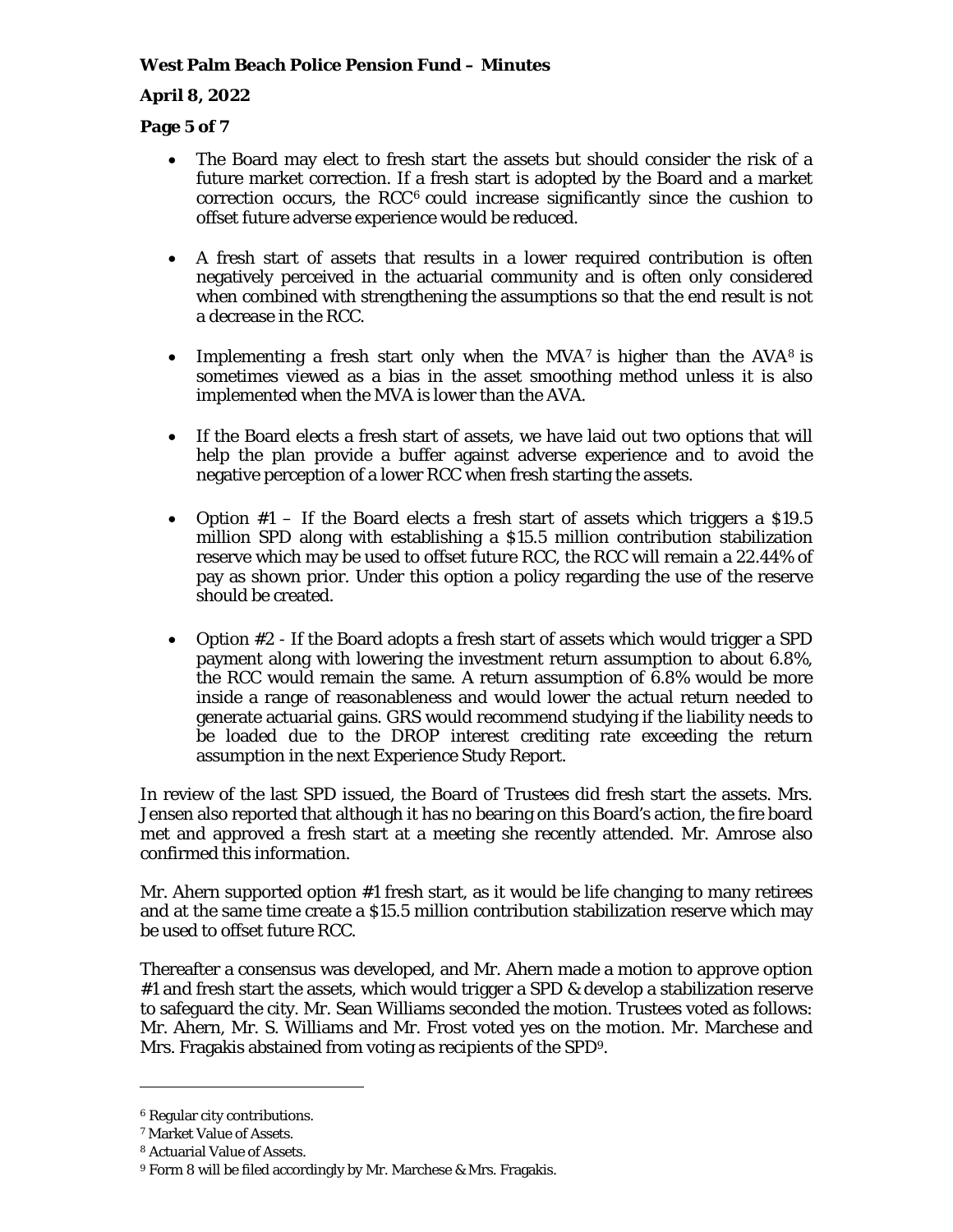## **April 8, 2022**

## **Page 6 of 7**

No Trustees voted no in the measure. As a result of the foregoing action Mr. Amrose will finalize the October 1, 2021 valuation and present it at the May 13, 2022 meeting for acceptance.

# **INVESTMENT REPORT**

## **BARROW HANLEY GLOBAL INVESTORS – Small Cap Value**

Mr. Coleman Hubbard<sup>10</sup> presented an update to the portfolio, but before doing so, reviewed with the Board who Barrow Hanley was and the strategy they have been engaged to do for the plan. Mr. Hubbard also highlighted the investment process, outlined the performance and reviewed the holdings. It was cited that Barrow Hanley is a global specialist focused exclusively on value investing. They believe in the long-term advantages of value investing and their ability to partner with clients to achieve their distinct goals.

The portfolio at \$ 26,540,505 as of December 31, 2021. The fiscal year to date return was valued at  $7.7\%$  net of fees compared to the benchmark return<sup>11</sup> of  $-0.10\%$ . Since inception the portfolio returned 0.7% vs. -2.0% for the same benchmark. It was noted this was a short inception date of May 3, 2021.

For the 4th quarter of 2021, the Barrow Hanley Small Cap Value strategy returned 10.36% compared to 4.36% for the Russell 2000 Value. Most of the outperformance began in the first week of November and accelerated through December. Ultimately, it was reported that their bottom-up, fundamental process  $\&$  stock selection remains the critical components of performance over the long-term.

Mr. Frost reminded Mr. Hubbard about the Board's interest in firm's employment diversity progress.

# **ANDCO – INVESTMENT CONSULTANT**

Mr. Vavrica provided a flash report for the fiscal year through March 31, 2022 being -0.3%.

Due to Mr. Ahern and Mr. Marchese departing the meeting, Mr. Vavrica's report on direct lending was tabled.

Mr. Frost asked Mr. D. Williams to add AndCo Consulting review to the next agenda.

# **ATTORNEY'S REPORT**

Mrs. Jensen noted a change of ownership/management at Rhumbline. The Board congratulated Mrs. Denise D'Entremont, CEO. Mr. Frost executed the assignment of the investment management agreement.

<sup>10</sup> COLEMAN HUBBARD CFA - Portfolio Manager/Analyst - Mr. Hubbard joined Barrow Hanley in 2012 as an equity analyst, working with the Small Cap Value team. He was promoted to the portfolio management team in January of 2020. Mr. Hubbard began his investment career as an analyst at Bank of America Merrill Lynch. He graduated from Davidson College, where he earned a BA in Economics. Mr. Hubbard is a CFA Charter holder. Joined the firm in 2012 | 13 years' experience.